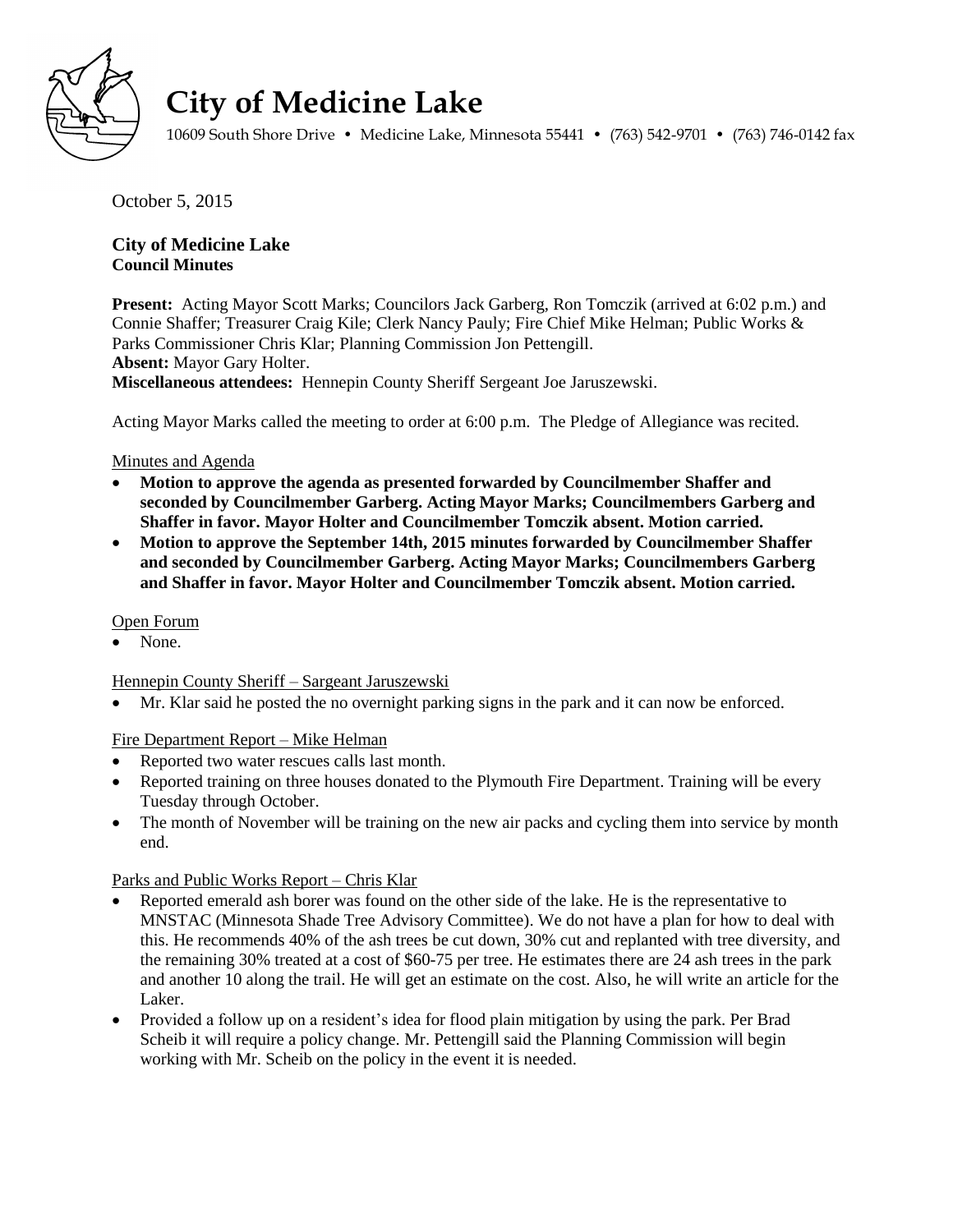• Reported Hennepin County will have grants of \$25K for a maximum of 75% of project cost for cities to help improve water quality. Council directed Mr. Klar to proceed with the grant request for culvert work, etc...

# Planning Commission Report – Jon Pettengill

 Reported on the request from the owner of 1342 South Shore Drive to split the lot into two lots. The Planning Commission tabled the discussion until they receive a response from Wynn Curtiss on whether the City has the right to prevent the split of the lot. It is likely it will be brought before Council next month to split the lot, allow for a shared driveway and expand the green space (depending on soil borings). Acting Mayor Marks said the sewer may need to be expanded.

# Treasurer's Report-Craig Kile

- Receipts in reporting period: \$512
- Receipts year to date: \$177,191
- Disbursements in reporting period: \$79,959
- Disbursements year to date: \$275,258
- **Motion to approve the summary spending, receipts and cash balances through October 4, 2015 forwarded by Councilmember Garberg and seconded by Councilmember Shaffer. Acting Mayor Marks; Councilmembers Garberg, Tomczik and Shaffer in favor. Mayor Holter absent. Motion carried.**

# Officer Reports:

Councilmember Garberg

• Reported nothing additional to discuss.

## Councilmember Shaffer

 Reported she will put an article in the Laker about rental inspections. Inspections will occur next summer.

# Councilmember Tomczik

 Reported he had a comment from a resident that the "Medicine Lake" City sign is covered by brush. Mr. Klar said he will look at it.

# Councilmember Marks

- Reported he spoke with Pipe Services last week. They are stuck on another job but promise they will do our work.
- Reported he needs to do the quarterly SAC report this month.

# Mayor Holter

• No report.

# Unfinished Business

None.

# New Business

 Nancy Pauly reported that BCWMC asked us to fit into City communications recognition of residents who are BCWMC volunteers. Council recommended posting an article in the Laker.